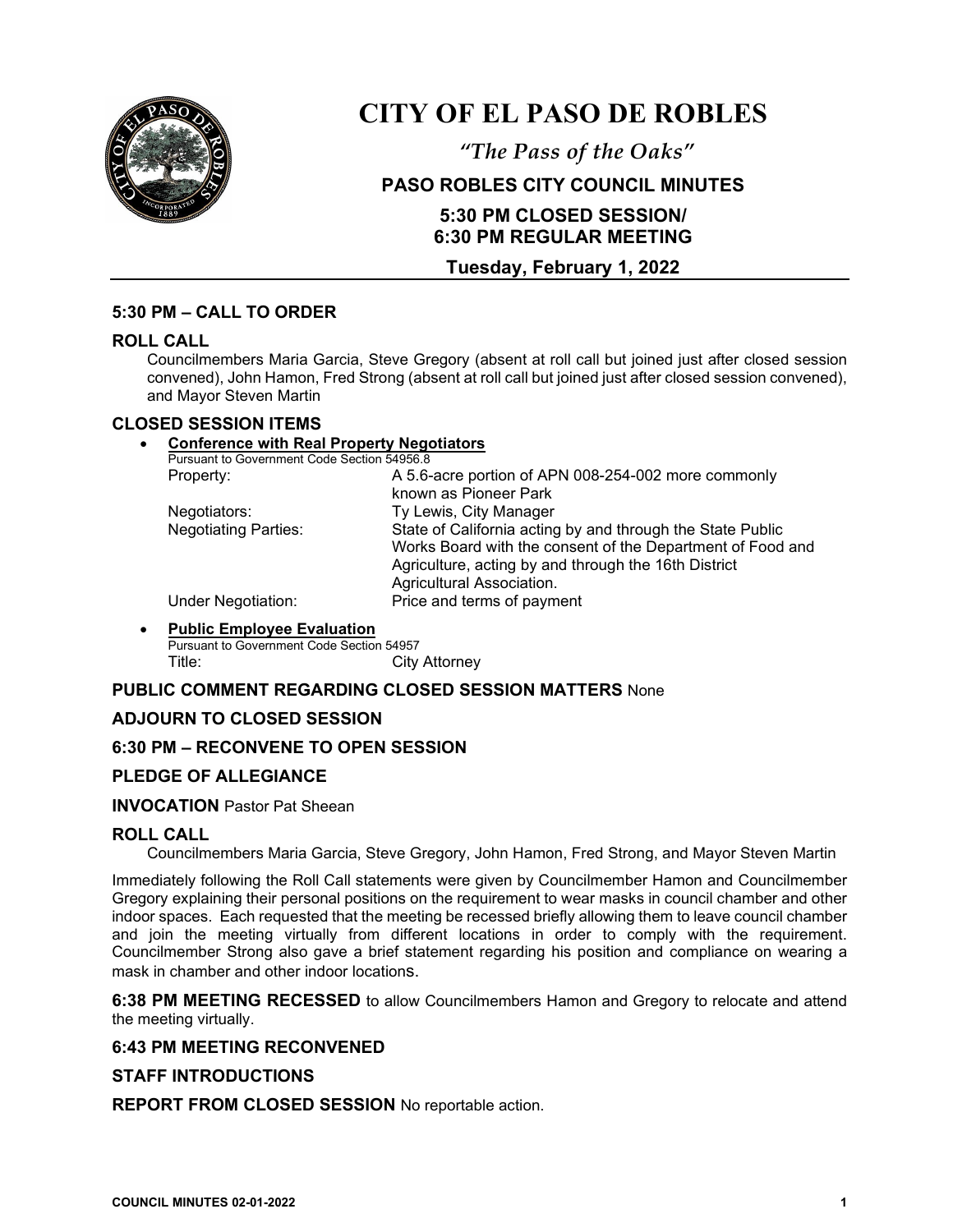### **PRESENTATIONS**

**1. [COVID-19 Community Update](https://www.prcity.com/DocumentCenter/View/33106/February-1-2022-City-Council-Agenda-Item-01-PDF)** 

Fire Chief Jonathan Stornetta gave an overview of COVID-19 statistics.

**GENERAL PUBLIC COMMENTS**. Kendall Pearson, Dale Gustin, and Jan Albin

## **AGENDA ITEMS TO BE DEFERRED** None

## **CONSENT CALENDAR**

- **2. [Approval of City Council Meeting Minutes from 01/18/2022](https://www.prcity.com/DocumentCenter/View/33107/February-1-2022-City-Council-Agenda-Item-02-PDF)**
- **3. Receipt [of Warrant Register](https://www.prcity.com/DocumentCenter/View/33108/February-1-2022-City-Council-Agenda-Item-03-PDF)**
- **4. [Receipt of Advisory Body Minutes](https://www.prcity.com/DocumentCenter/View/33109/February-1-2022-City-Council-Agenda-Item-04-PDF)** Senior Citizen Advisory Committee – 12/13/2021
- **5. Approval of Resolution 22-011 Approving [On-call Water System Repair Contracts](https://www.prcity.com/DocumentCenter/View/33110/February-1-2022-City-Council-Agenda-Item-05-PDF)**
- **6. [Approval of Resolution 22-012 Approving Design Contract for Wright Way \(new](https://www.prcity.com/DocumentCenter/View/33111/February-1-2022-City-Council-Agenda-Item-06-PDF)  [street\) at the Airport and Appropriation of Project Funding](https://www.prcity.com/DocumentCenter/View/33111/February-1-2022-City-Council-Agenda-Item-06-PDF)**
- **7. Approval of Resolution 22-013 Approving [Oak Tree Removal Permit 21-19 –](https://www.prcity.com/DocumentCenter/View/33112/February-1-2022-City-Council-Agenda-Item-07-PDF) [Removal of One Coast Live Oak Tree at 320 15th Street / APN 008-311-013](https://www.prcity.com/DocumentCenter/View/33112/February-1-2022-City-Council-Agenda-Item-07-PDF)**
- **8. Approval of Resolution 22-014 Approving [Oak Tree Removal Permit 21-23 –](https://www.prcity.com/DocumentCenter/View/33100/February-1-2022-City-Council-Agenda-Item-08-PDF) [Removal of One Blue Oak Tree at 320 Blackburn Court / APN 009-121-076](https://www.prcity.com/DocumentCenter/View/33100/February-1-2022-City-Council-Agenda-Item-08-PDF)**
- **9. [Approval of Downtown Parking Advisory Commission Program Recommendations](https://www.prcity.com/DocumentCenter/View/33101/February-1-2022-City-Council-Agenda-Item-09-PDF)  [and Modification to Commission Bylaws](https://www.prcity.com/DocumentCenter/View/33101/February-1-2022-City-Council-Agenda-Item-09-PDF)** Item 9 Pulled from consent by Councilmember Hamon and Dale Gustin.

**PUBLIC COMMENTS.** John Borst and Dale Gustin **CONSENT CALENDAR ROLL CALL VOTE:** Motioned by Councilmember Gregory, seconded by Councilmember Strong, and passed unanimously to approve items 2-8. **AYES:** Gregory, Strong, Garcia, Hamon Strong

**REPORT ON ITEMS APPROVED ON CONSENT.** City Manager Ty Lewis provided a brief explanation of the items approved on the consent agenda.

## **PUBLIC HEARINGS**

None

## **DISCUSSION ITEMS**

**10. [Spring Release Weekend Wine Tasting –](https://www.prcity.com/DocumentCenter/View/33102/February-1-2022-City-Council-Agenda-Item-10-PDF) New City Park Event**

**PUBLIC COMMENT.** Joel Peterson

**ROLL CALL VOTE:** Motioned by Councilmember Hamon, seconded by Councilmember Strong, and passed unanimously to approve the request of the Paso Robles Wine Country Alliance to stage a Spring Release Weekend Wine Tasting in City Park on March 18, 2022, with the caveat that the event may be cancelled to protect public health; and to direct staff that the City is happy to entertain other events with regards to current mandates on outdoor events. **AYES:** Hamon, Strong, Garcia, Gregory, Martin

**11. [Second Quarter Update Fiscal Year 2021-22: Budget Report and Amendments; Job](https://www.prcity.com/DocumentCenter/View/33103/February-1-2022-City-Council-Agenda-Item-11-PDF)  [and Organizational Reclassifications; and Approval of Side Letter of](https://www.prcity.com/DocumentCenter/View/33103/February-1-2022-City-Council-Agenda-Item-11-PDF) Agreement [with the Professional Firefighters Association](https://www.prcity.com/DocumentCenter/View/33103/February-1-2022-City-Council-Agenda-Item-11-PDF)**

## **PUBLIC COMMENT.** Dale Gustin

**ROLL CALL VOTE:** Motioned by Councilmember Gregory, seconded by Councilmember Hamon, and passed unanimously to approve Resolution 22-015 amending the budget for Fiscal Year 2021-22, to reflect the updates previously approved by City Council; amending the Authorized Position Listing by adding one Street Maintenance Supervisor position; and removing one Street Maintenance Specialist II position; and authorize the City Manager to execute the Side Letter of Agreement with the Paso Robles Professional Firefighters Association. **AYES:** Gregory, Hamon, Garcia, Strong, Martin